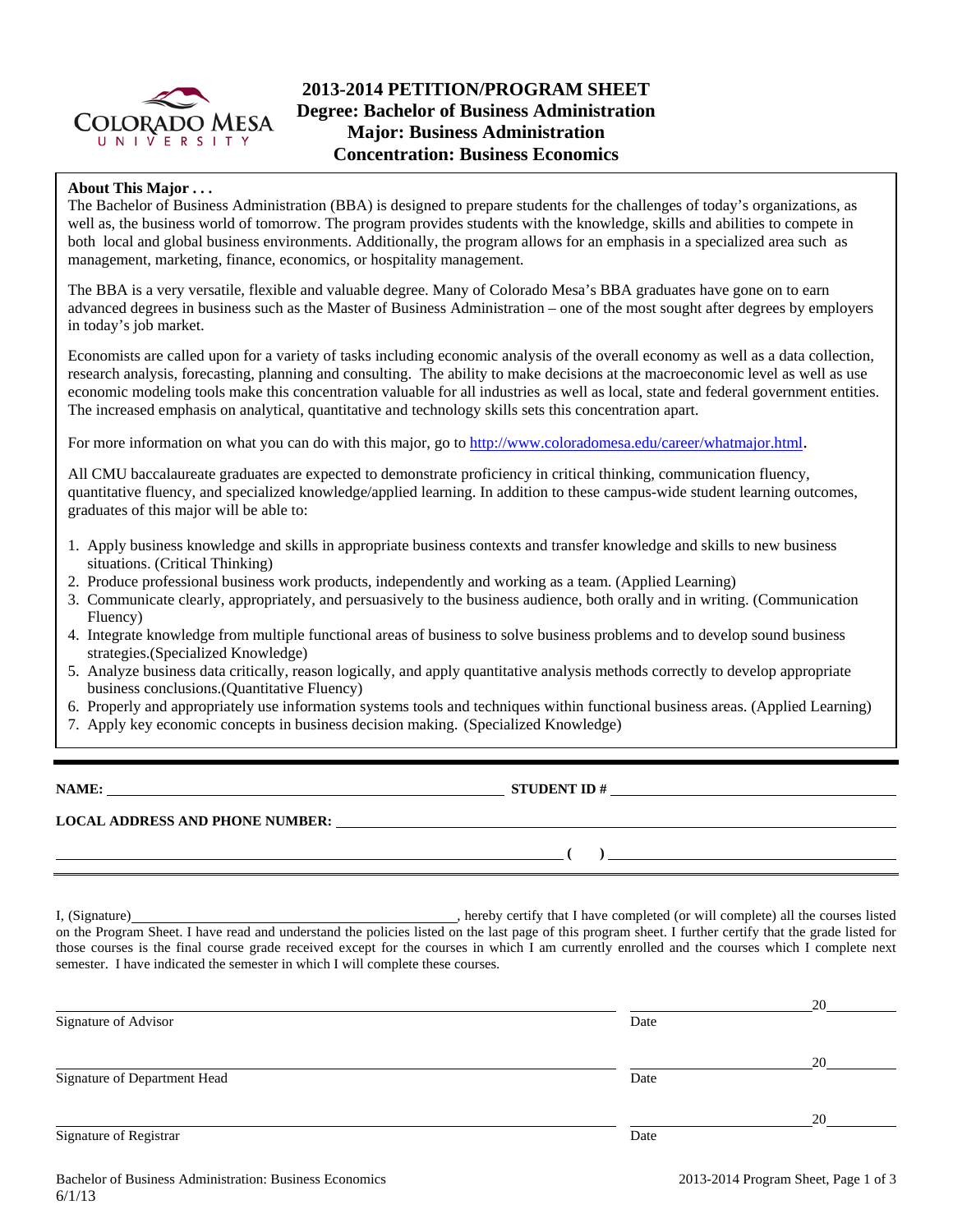#### **Students should work closely with a faculty advisor when selecting and scheduling courses prior to registration. Degree Requirements**:

- <sup>120</sup> semester hours total (A minimum of 28 taken at CMU in no fewer than two semesters).
- 40 upper division credits (A minimum of 15 taken at the 300-400 course levels within the major at CMU).
- 2.00 cumulative GPA or higher in all CMU coursework
- 2.00 cumulative GPA or higher in coursework toward the major content area
- Pre-collegiate courses (usually numbered below 100) cannot be used for graduation.
- When filling out the program sheet a course can be used only once.
- A student must follow the CMU graduation requirements either from 1) the program sheet for the major in effect at the time the student officially declares a major; or 2) a program sheet for the major approved for a year subsequent to the year during which the student officially declares the major and is approved for the student by the department head. Because a program may have requirements specific to the degree, the student should check with the faculty advisor for additional criteria. It is the student's responsibility to be aware of, and follow, all requirements for the degree being pursued. Any exceptions or substitutions must be approved by the student's faculty advisor and Department Head.
- See the "Undergraduate Graduation Requirements" in the catalog for additional graduation information.

**GENERAL EDUCATION REQUIREMENTS** (31 semester hours) See the current catalog for a list of courses that fulfill the requirements below. If a course is on the general education list of options and a requirement for your major, you must use it to fulfill the major requirement and make a different selection within the general education requirement.

| <b>English</b> (6 semester hours, must receive a grade of "C" or better and |   |  |
|-----------------------------------------------------------------------------|---|--|
| must be completed by the time the student has 60 semester hours.)           |   |  |
| <b>ENGL 111 English Composition</b>                                         | 3 |  |
| <b>ENGL 112 English Composition</b>                                         | 3 |  |

Course No Title Sem.hrs Grade Term/Trns

**Math:** (3 semester hours, must receive a grade of "C" or better, must be completed by the time the student has 60 semester hours.) MATH 121 \_\_\_\_\_\_\_\_\_\_\_\_\_\_\_\_\_\_\_\_\_\_\_\_ 3 \_\_\_\_\_ \_\_\_\_\_\_\_\_

**History** (3 semester hours) HIST \_\_\_\_ \_\_\_\_\_\_\_\_\_\_\_\_\_\_\_\_\_\_\_\_\_\_\_\_ \_\_\_\_ \_\_\_\_\_ \_\_\_\_\_\_\_\_

**Social and Behavioral Sciences** (6 semester hours) ECON 201 Principles of Macroeconomics 3 ECON 202 Principles of Microeconomics 3

**Humanities** (3 semester hours)

**Fine Arts** (3 semester hours)

**Natural Sciences** (7 semester hours, one course must include a lab)

\_\_\_\_\_\_ \_\_\_\_ \_\_\_\_\_\_\_\_\_\_\_\_\_\_\_\_\_\_\_\_\_\_\_\_ \_\_\_\_ \_\_\_\_\_ \_\_\_\_\_\_\_\_

\_\_\_\_\_\_ \_\_\_\_ \_\_\_\_\_\_\_\_\_\_\_\_\_\_\_\_\_\_\_\_\_\_\_\_ \_\_\_\_ \_\_\_\_\_ \_\_\_\_\_\_\_\_

\_\_\_\_\_\_ \_\_\_\_ \_\_\_\_\_\_\_\_\_\_\_\_\_\_\_\_\_\_\_\_\_\_\_\_ \_\_\_\_ \_\_\_\_\_ \_\_\_\_\_\_\_\_ \_\_\_\_\_\_ \_\_\_\_ \_\_\_\_\_\_\_\_\_\_\_\_\_\_\_\_\_\_\_\_\_\_\_\_ \_\_\_\_ \_\_\_\_\_ \_\_\_\_\_\_\_\_ \_\_\_\_\_\_ \_\_\_\_ \_\_\_\_\_\_\_\_\_\_\_\_\_\_\_\_\_\_\_\_\_\_\_\_ \_\_\_\_ \_\_\_\_\_ \_\_\_\_\_\_\_\_

| Course No Title                                             | Sem.hrs Grade Term/Trns                        |
|-------------------------------------------------------------|------------------------------------------------|
| <b>OTHER LOWER DIVISION REQUIREMENTS (6 semester hours)</b> |                                                |
| <b>Kinesiology</b> (3 semester hours)                       |                                                |
| KINE 100 Health and Wellness                                | <u>and the state of the state of the state</u> |
|                                                             |                                                |
|                                                             |                                                |
|                                                             |                                                |

**Applied Studies** (3 semester hours)

**FOUNDATION COURSES** (17 semester hours) These courses, plus ECON 201 & 202 and Gen Ed English & Math requirements must be completed within the student's first 60 hours.

\_\_\_\_\_\_ \_\_\_\_ \_\_\_\_\_\_\_\_\_\_\_\_\_\_\_\_\_\_\_\_\_\_\_\_ \_\_\_\_ \_\_\_\_\_ \_\_\_\_\_\_\_\_

| ACCT 201 | Principles of Financial Acctg          |   |  |
|----------|----------------------------------------|---|--|
| ACCT 202 | Principles of Managerial Acctg 3       |   |  |
| BUGB 105 | Freshman Business Seminar              |   |  |
| BUGB 211 | <b>Business Communications</b>         |   |  |
| CISB 101 | Business Inform. Technology            |   |  |
|          | or CISB 205 Advanced Business Software | 3 |  |
| CISB 241 | Intro to Business Analysis             |   |  |
|          | or STAT 200 Probability and Statistics |   |  |
|          |                                        |   |  |

#### **BACHELOR OF BUSINESS ADMINISTRATION: BUSINESS ECONOMICS CONCENTRATION REQUIREMENTS** (63 hours)

## **Business Administration Core** (33 semester hours)

| BUGB 349 | Legal Environment of Business 3            |   |  |
|----------|--------------------------------------------|---|--|
| BUGB 401 | <b>International Business</b>              |   |  |
| CISB 210 | Funda of Info Technology                   |   |  |
| FINA 301 | <b>Managerial Finance</b>                  |   |  |
| MANG 201 | Principles of Management                   | 3 |  |
| MANG 301 | Organizational Behavior                    |   |  |
| MANG 371 | Human Resource Management 3                |   |  |
| MANG 471 | <b>Operations Management</b>               |   |  |
| MANG 491 | <b>Business Strategy</b>                   |   |  |
| MARK 231 | Principles of Marketing                    |   |  |
| CISB 341 | <b>Quantitative Decision Making</b>        |   |  |
|          | or MANG 341 Quantitative Decision Making 3 |   |  |
|          | or MARK 350 Marketing Research             |   |  |

#### **Business Economics Concentration Courses** (30 semester hours)

| <b>Business Economics Nucleus</b> (15 semester hours) |  |  |  |  |  |  |
|-------------------------------------------------------|--|--|--|--|--|--|
|                                                       |  |  |  |  |  |  |
|                                                       |  |  |  |  |  |  |
|                                                       |  |  |  |  |  |  |
|                                                       |  |  |  |  |  |  |
|                                                       |  |  |  |  |  |  |
|                                                       |  |  |  |  |  |  |
|                                                       |  |  |  |  |  |  |
|                                                       |  |  |  |  |  |  |

**Concentration Electives** (15 semester hours) Choose 15 hours that complement the nucleus or choose the nucleus of a second concentration. **At least 1 hour must be upper division**

\_\_\_\_\_\_ \_\_\_\_ \_\_\_\_\_\_\_\_\_\_\_\_\_\_\_\_\_\_\_\_\_\_\_\_ \_\_\_\_ \_\_\_\_\_ \_\_\_\_\_\_\_\_ \_\_\_\_\_\_ \_\_\_\_ \_\_\_\_\_\_\_\_\_\_\_\_\_\_\_\_\_\_\_\_\_\_\_\_ \_\_\_\_ \_\_\_\_\_ \_\_\_\_\_\_\_\_ \_\_\_\_\_\_ \_\_\_\_ \_\_\_\_\_\_\_\_\_\_\_\_\_\_\_\_\_\_\_\_\_\_\_\_ \_\_\_\_ \_\_\_\_\_ \_\_\_\_\_\_\_\_ \_\_\_\_\_\_ \_\_\_\_ \_\_\_\_\_\_\_\_\_\_\_\_\_\_\_\_\_\_\_\_\_\_\_\_ \_\_\_\_ \_\_\_\_\_ \_\_\_\_\_\_\_\_

\_\_\_\_\_\_ \_\_\_\_ \_\_\_\_\_\_\_\_\_\_\_\_\_\_\_\_\_\_\_\_\_\_\_\_ \_\_\_\_ \_\_\_\_\_ \_\_\_\_\_\_\_\_ **Electives** (3 semester hours of college level courses appearing on your final transcript, **not listed above** to bring total semester hours to 120.) \_\_\_\_\_\_ \_\_\_\_ \_\_\_\_\_\_\_\_\_\_\_\_\_\_\_\_\_\_\_\_\_\_\_\_ \_\_\_\_ \_\_\_\_\_ \_\_\_\_\_\_\_\_

\_\_\_\_\_\_ \_\_\_\_ \_\_\_\_\_\_\_\_\_\_\_\_\_\_\_\_\_\_\_\_\_\_\_\_ \_\_\_\_ \_\_\_\_\_ \_\_\_\_\_\_\_\_